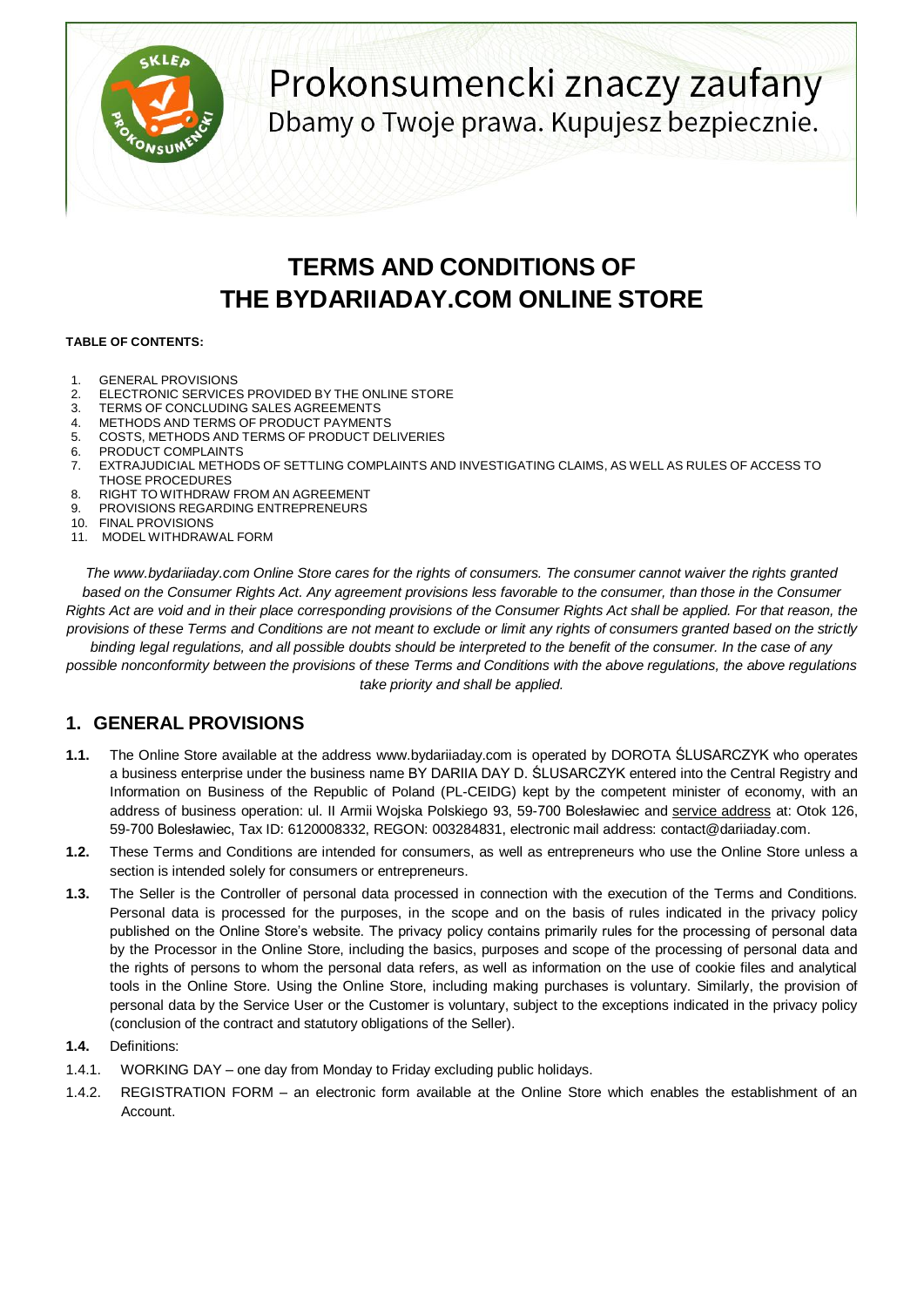- 1.4.3. ORDER FORM Electronic Service, an interactive form available in the Online Store which enables placement of an Order, especially through the addition of a Product to the electronic shopping cart and specification of Sales Agreement terms, including the method of delivery and payment.
- 1.4.4. CUSTOMER (1) a natural person with full legal capacity and, in instances provided for by the commonly applicable regulations also a natural person with limited legal capacity; (2) a legal entity; or (3) an organizational entity without a legal personality, on which the law bestows legal capacity – which has entered or intends to enter into a Sales Agreement with the Seller.
- 1.4.5. CIVIL CODE the 23<sup>rd</sup> of April 1964 Civil Code Law (Journal of Laws of 1964 no. 16, pos. 93 further amended).
- 1.4.6. NEWSLETTER Electronic Service; an electronic distribution service provided by the Service Provider via electronic mail, which enables all subscribed Service Users to automatically receive regular contents of subsequent editions of the newsletter, including information on Products, new additions and promotions in the Online Store.
- 1.4.7. PRODUCT a movable item or chattel available at the Online Store, being the subject of a Sales Agreement between the Customer and the Seller.
- 1.4.8. TERMS AND CONDITIONS the following Online Store terms and conditions.
- 1.4.9. ONLINE STORE the Service Provider's store available at the Internet address: www.bydariiaday.com.
- 1.4.10. SELLER; SERVICE PROVIDER DOROTA ŚLUSARCZYK who operates a business enterprise under the business name BY DARIIA DAY D. ŚLUSARCZYK entered into the Central Registry and Information on Business of the Republic of Poland (PL-CEIDG) kept by the competent minister of economy, with an address of business operation: ul. II Armii Wojska Polskiego 93, 59-700 Bolesławiec and service address at: Otok 126, 59-700 Bolesławiec, Tax ID: 6120008332, REGON: 003284831, electronic mail address: contact@dariiaday.com.
- 1.4.11. SALES AGREEMENT a Product sales agreement concluded or pending conclusion between the Customer and the Seller via the Online Service website.
- 1.4.12. ELECTRONIC SERVICE a service rendered electronically by the Service Provider to the benefit of the Service User via the Online Store's website.
- 1.4.13. SERVICE USER (1) a natural person with full legal capacity and, in instances provided for by the commonly applicable regulations also a natural person with limited legal capacity; (2) a legal entity; or (3) an organizational entity without a legal personality, onto which the law bestows legal capacity – who uses or intends to use the Electronic Service.
- 1.4.14. THE CONSUMER RIGHTS ACT, THE ACT the 30<sup>th</sup> of May 2014 Consumer Rights Act (Journal of Laws of 2014 pos. 827 further amended)
- 1.4.15. ORDER a Customer's declaration of will submitted using the Order Form with the direct purpose of concluding a Product Sales Agreement with the Seller.

## **2. ELECTRONIC SERVICES PROVIDED BY THE ONLINE STORE**

- **2.1.** The Online Store provides access to the following Electronic Services: Order Form and Newsletter.
- 2.1.1. Order Form use of the Order Form begins upon addition by the Customer of the first Product to the electronic shopping cart in the Online Store. Placement of an Order is effected after the Customer performs a total of two subsequent steps – (1) fills out the Order Form and (2) clicks the "**Confirm purchase**" button on the Online Store's Website after filling out the Order form – from that point on there is a possibility of individual modification of the entered data (to do that, follow the instructions displayed onscreen and information available at the Online Service's website). In the Order Form it is essential for the Customer to provide the following data: name and surname/company name, address (street, house/flat number, postal code, town/city, country), e-mail address, contact telephone number and information regarding the Sales Agreement: Product/s, quantity of Products, place and method of Product delivery, method of payment. In the case of non-consumer Customers it is also necessary to provide the company name and Tax ID number.
- 2.1.1.1. The Order Form Electronic Service is provided free of charge, is single-use in nature and is concluded upon placement of an Order via the Form or upon earlier discontinuation of placing the Order by the Service User.
- 2.1.2. Newsletter forwarding Newsletter occurs only after signing in to the "Newsletter" bookmark that can be opened on the online store website and approving the regulations after clicking the action field.
- 2.1.2.1. The Newsletter Online Service is provided free of charge for an indefinite time. The Service User as the option, at any time and without stating the cause, to unsubscribe from the Newsletter (resign from the Newsletter) by sending a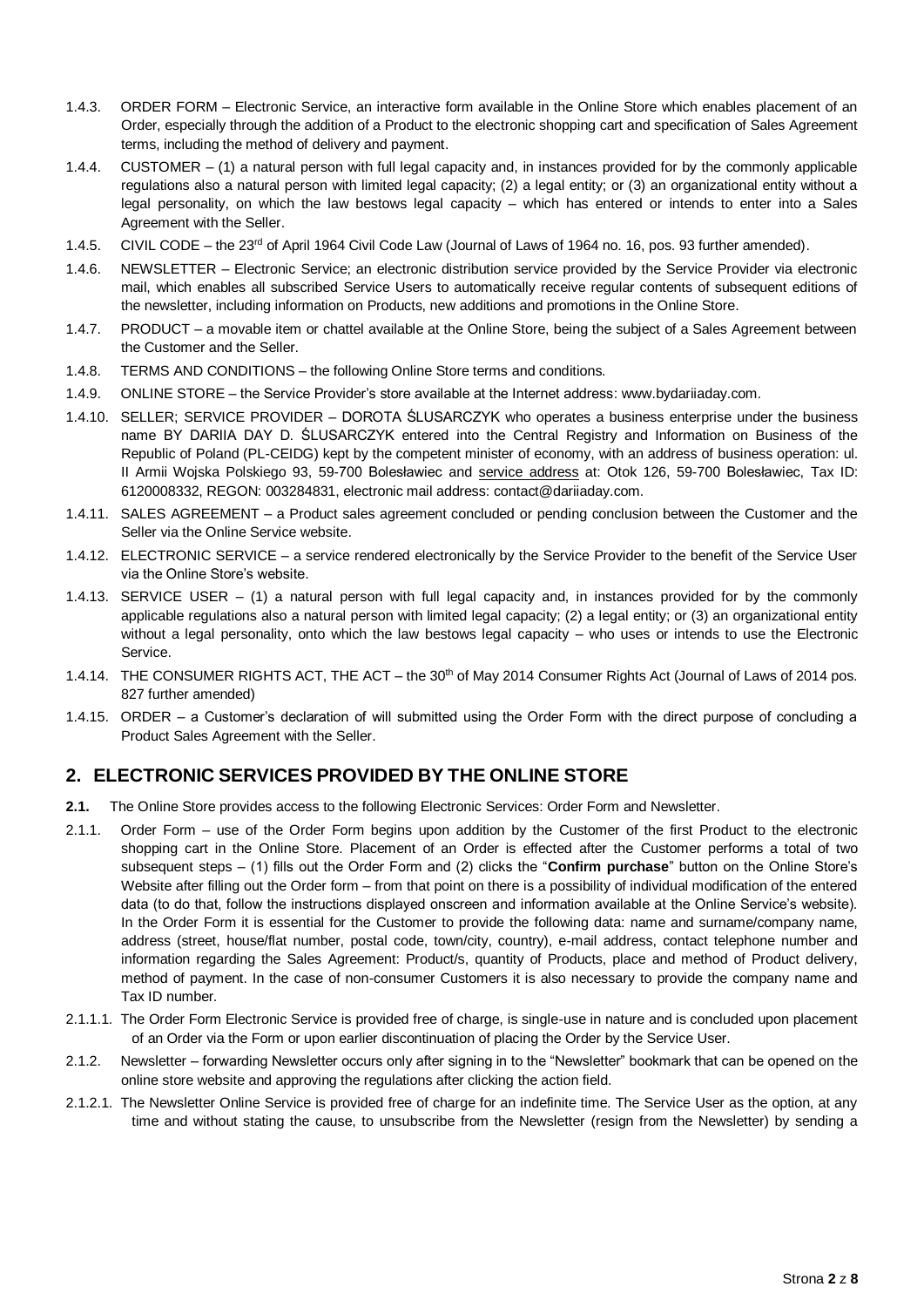corresponding request to the Service Provider, particularly via e-mail at the address: contact@dariiaday.com or in writing at the address: Otok 126, 59-700 Bolesławiec.

- **2.2.** Technical requirements essential to support the ICT system used by the Service Provider: (1) a computer, laptop or other multimedia device with Internet access; (2) e-mail access; (3) Internet browser: Mozilla Firefox version 17.0 or higher or Internet Explorer version 10.0 or higher, Opera version 12.0 or higher, Google Chrome version 23.0 or higher, Safari version 5.0 or higher, Microsoft Edge version 25.10586.0.0 or higher; (4) enabled option to save Cookie files and Javascript support in the Internet browser.
- **2.3.** The Service User is required to use the Online Store in accordance with the law and good customs, and in respect of the personal rights, copyrights an intellectual property rights of the Service Provider and third parties. The Service User is obliged to enter data which is true and accurate. The Service User is also prohibited from entering content which is illegal in nature.
- **2.4.** Complaint procedure:
- 2.4.1. Complaints related to the provision of Electronic Services by the Service Provider and other complaints associated with the operation of the Online Service (excluding the Product complaint procedure, which is described in pts. 6 of the Terms and Conditions) can be submitted by the Service User:
- 2.4.2. in writing at the address: Otok 126, 59-700 Bolesławiec;
- 2.4.3. electronically via e-mail at the following address: contact@dariiaday.com;
- 2.4.4. In the complaint description it is recommended for the Service User to provide: (1) information and circumstances regarding the subject of complaint, especially the type and occurrence date of the irregularity; (2) the Service User's claim/request; and (3) contact data of the claimant – this will facilitate and expedite investigation of the complaint by the Service Provider. The requirements stated in the preceding sentence should be interpreted as recommendations and do not influence the effectiveness of complaints filed with omission of the recommended complaint description.
- 2.4.5. The Service Provider shall address the complaint without delay, no later than within 14 calendar days from the date of submission.

## **3. TERMS OF CONCLUDING SALES AGREEMENTS**

- **3.1.** Conclusion of a Sales Agreement between the Customer and the Seller takes place after the prior placement of an Order by the Customer via the Order Form available in the Online Store, according to pt. 2.1.2 of the Terms and Conditions.
- **3.2.** The Product price visible on the Online Service's website is given in Polish zlotys and includes taxes. In case of Sales Agreements with delivery service outside the Republic of Poland, Customer is obliged to pay for additional taxes (including import duty) if it is necessary. The Customer is informed of the total value of the Product included in the Order, as well as of the delivery costs (including fees for transport, delivery and postal services) and other costs, or the obligation to pay those costs, if the value of those fees cannot be determined, on the Online Store's website during placement of the Order, as well as at the moment of the Customer's expression of will to enter into the Sale's Agreement.

#### **3.3. Procedure of Sales Agreement Conclusion at the Online Store using the Order Form**

- 3.3.1. Conclusion of a Sales Agreement between the Customer and Seller takes place after prior placement by the Customer of an Order in the Online Store as per pt. 2.1.2 of the Terms and Conditions.
- 3.3.2. After placement of the Order, the Seller promptly confirms its receipt and simultaneously accepts the Order for execution. Receipt confirmation of the Order and its acceptance for execution is effected by way of the Seller sending the Customer a message at the e-mail address provided by the Customer, containing at the least the Seller's statement regarding receipt of the Order and its acceptance for execution, as well as confirmation of the Sales Agreement conclusion. Upon the Customer's receipt of such message, the Sales Agreement between the Customer and Seller is concluded.
- **3.4.** The recording, securing and provision of contents of the concluded Sales Agreement to the Customer takes place though (1) making these Terms and Conditions available on the Online Service's website and (2) sending the Customer the message mentioned in pt. 3.3.2 of the Terms and Conditions. The content of the Sales Agreement is additionally recorded and secured within the Seller's Online Store ICT system.

## **4. METHODS AND TERMS OF PRODUCT PAYMENT**

- **4.1.** The Seller makes the following methods of payment related to the Sales Agreement available to the Customer:
- 4.1.1. Cash payment upon personal collection.
- 4.1.2. Payment via transfer to the Seller's bank account.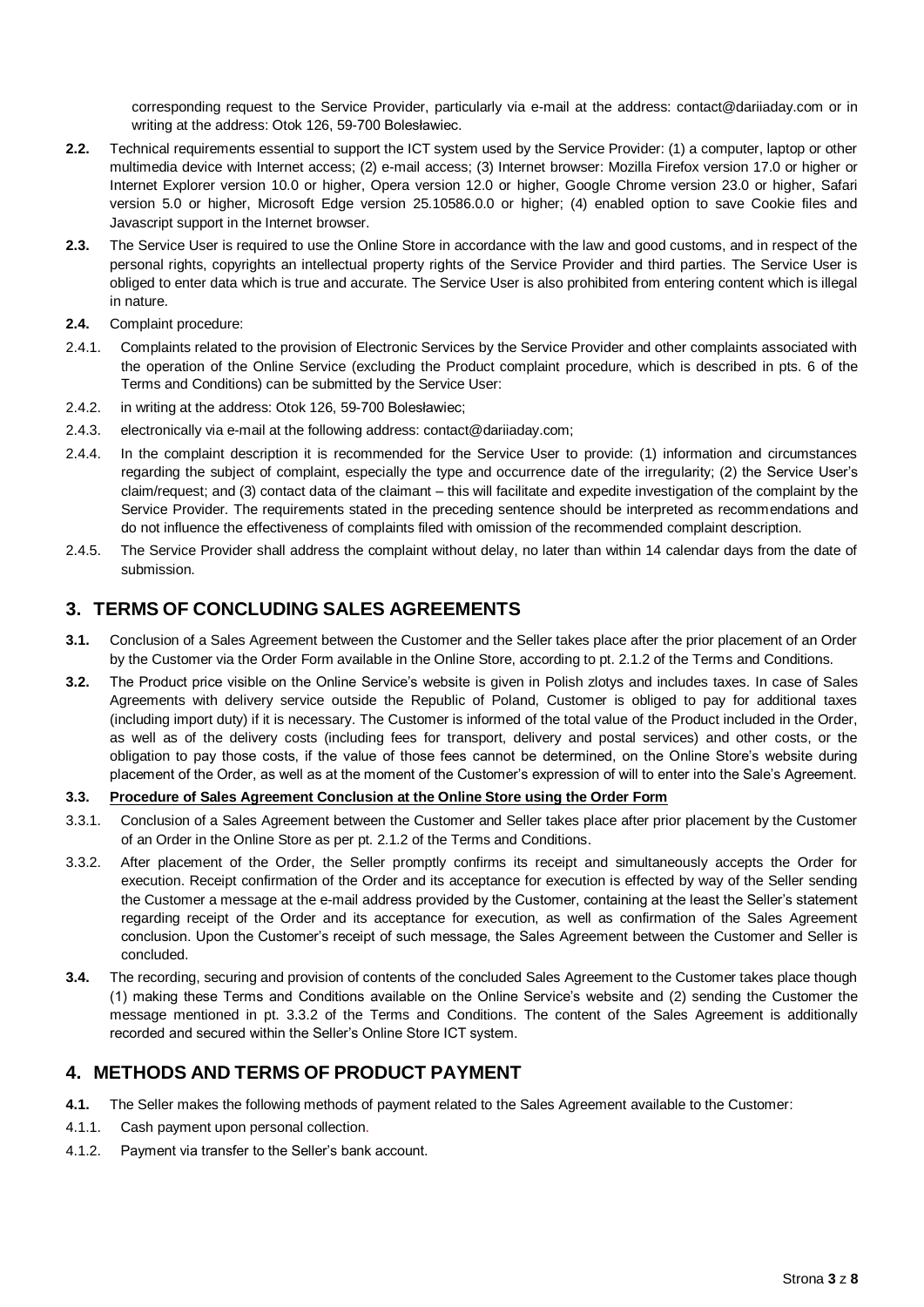- 4.1.3. Online payment and payment by credit or debit card Visa, Visa Electron, MasterCard, MasterCard, MasterCard Electronic, Maestro, is possible by service BlueMedia.pl, PayPal.com – the list of possible payment methods can be seen in the information bookmark on the website as well as on the Internet page http://bluemedia.pl/.
- 4.1.3.1. Online payment settlements including using credit or debit cards according to the customer's choice is conducted by BlueMedia.pl, PayPal.com. Servicing of electronic and pay card payments is handled by:
- 4.1.3.1.1. BlueMedia.pl Blue Media S.A. company with a registered office in Sopot (ul. Haffnera 6, 81-717 Sopot), entered into the Entrepreneurs Registry of the National Court Register under the number 0000320590, registry documents kept by the District Court of Gdańsk – Północ in Gdańsk, share capital in the amount of 2.000.000 PLN fully paid up, Tax ID: 5851351185.
- 4.1.3.1.2. Paypal.com PayPal (Europe) S.à r.l. & Cie, S.C.A. Company, 5th floor 22–24 Boulevard Royal, L-2449, Luxembourg.

#### **4.2. Payment term:**

- 4.2.1. If the Customer selects payment via bank transfer, electronic or pay card payment, the Customer is obliged to issue the payment within 3 Working Days from the Sales Agreement conclusion date.
- 4.2.2. If the Customer selects the cash on delivery payment method the Customer is obliged to issue the payment during receipt of the parcel.

#### **5. COSTS, METHODS AND TERMS OF PRODUCT DELIVERIES**

- **5.1.** Delivery of the Product is available either within or outside the territory of the Republic of Poland.
- **5.2.** Delivery of the Product to the Customer is subject to a charge, unless a Sales Agreement states otherwise. The cost of transportation (including transport charges, delivery as well as post services) are given to the customer on the online store's website in the bookmark focused on the Specific Delivery Agreement as well as whilst placing the order and approving by customer Sales Agreement.
- **5.3.** The Seller offers Customers the following Product delivery methods:
- 5.2.1. Postal service, postal cash on delivery service.
- 5.2.2. Courier service, courier cash on delivery service.
- **5.4. The time of delivery of the Product to the Customer** is up to 25 Business Days, unless in the description of a given Product or during placing an Order a shorter term was indicated. In the case of Products with different delivery times, the delivery deadline shall be the longest time given which may not exceed 25 Business Days. Starting point for delivery of the Product to the Customer shall be calculated in the following manner:
- 5.4.1. If the Customer selects payment via bank transfer, electronic or pay card payment from the crediting date of the Seller's bank account or current account.
- 5.4.2. In If the Customer selects cash on delivery payment from the date of conclusion of the Contract of Sale.

## **6. PRODUCT COMPLAINT**

- **6.1.** The basis and extent of Seller's liability towards the Customer, if the Product sold has a physical or legal defect (warranty), are specified by the generally applicable laws, especially the Civil Code (including art. 556-576 of the Civil Code).
- **6.2.** The Seller is obliged to provide the Customer with a Product without faults. Detailed information regarding the Sellers product liability and the Customer's rights is provided at the Online Store's website, under the "Product Complaint" tab.
- **6.3.** A complaint can be submitted by the Customer in the following ways:
- 6.3.1. in writing to the following address: Otok 126, 59-700 Bolesławiec;
- 6.3.2. in electronic form via e-mail to the following address: contact@dariiaday.com;
- **6.4.** It is recommended that the Customer provide the following in the complaint description: (1) information and circumstances concerning the subject of the complaint, in particular the type and date of occurrence of the defect; (2) a request regarding the method of restoring the Product to a state of conformity with the Sales Agreement, or statement of price reduction, or withdrawal from the Sales Agreement; and (3) the claimant's contact information – this will facilitate and expedite investigation of the complaint by the Seller. The requirements stated in the preceding sentence should be interpreted as recommendations and do not influence the effectiveness of complaints filed with omission of the recommended complaint description.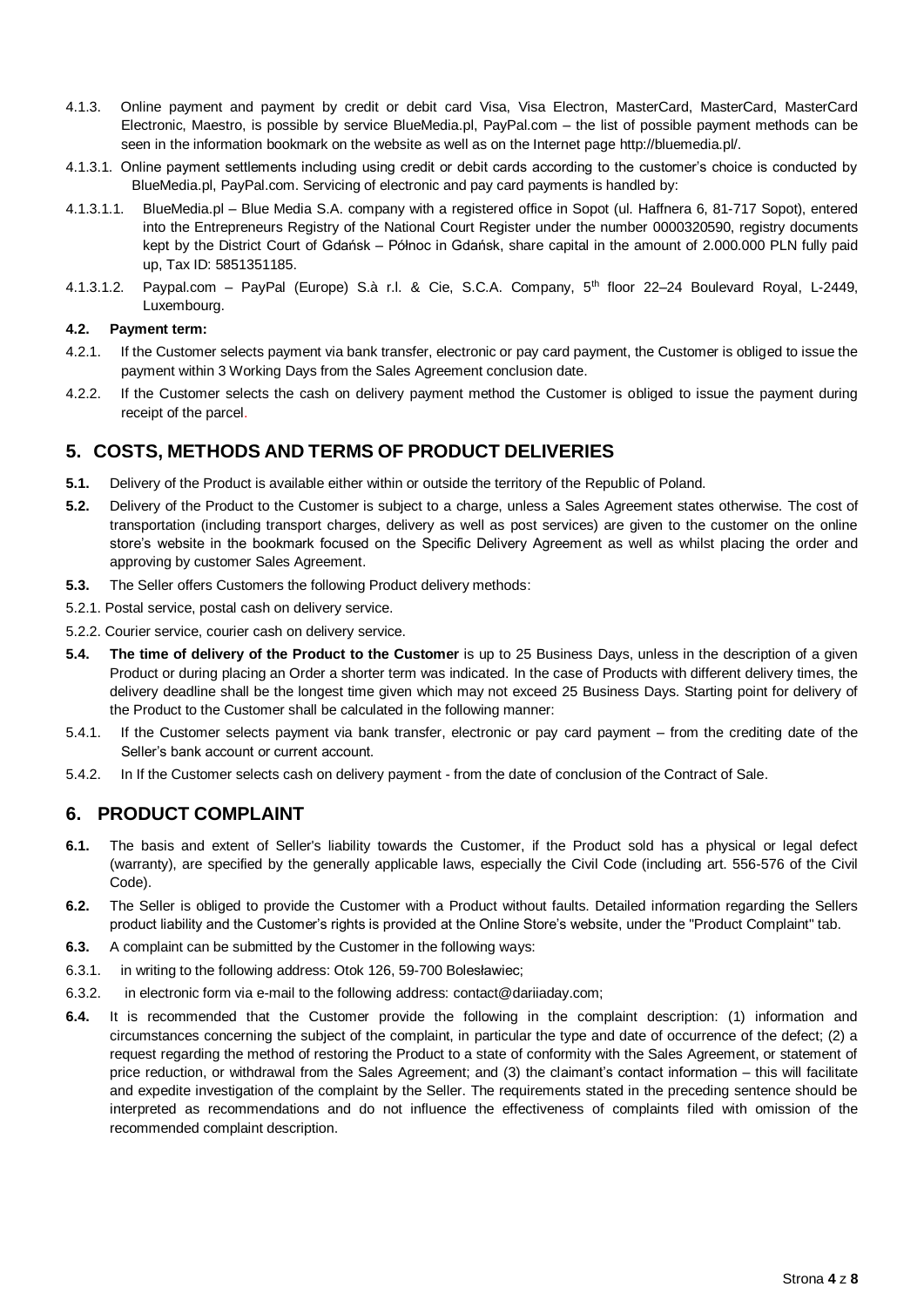- **6.5.** The Seller shall address the complaint without delay, no later than within 14 calendar days from the date of submission. If a consumer requests an exchange of a Product or a removal of defects or submits a statement of a price reduction, stating the amount of which the price is to be reduced and the Seller does not respond to the complaint within the abovementioned period, it means that the Seller has deemed the complaint as justified.
- **6.6.** The Customer who exercises the rights under the warranty shall be obliged to deliver the defective Product at the expense of the Seller to the following address: Otok 126, 59-700 Bolesławiec. If, due to the nature of the Product or the way it is mounted, the delivery of the Product by Customer would be extremely difficult, the Customer is obliged to make the Product available to the Seller in the place where the Product is located.

## **7. EXTRAJUDICIAL METHODS OF SETTLING COMPLAINTS AND INVESTIGATING CLAIMS, AS WELLAS RULES OF ACCESS TO THOSE PROCEDURES**

- **7.1.** Detailed information regarding the possibilities for Customers who are consumers to use extrajudicial methods of settling complaints and asserting claims, as well as the rules of access to those procedures are available on the website of the Office of Competition and Consumer Protection at the address: https://uokik.gov.pl/pozasadowe\_rozwiazywanie\_sporow\_konsumenckich.php.
- **7.2.** By the President of the Office of Competition and Consumer Protection operates a contact point (telephone number: +48 22 55 60 333, email address: kontakt.adr@uokik.gov.pl or address: Pl. Powstańców Warszawy 1, Warszawa), tasked, among other things, with helping consumers in cases concerning extrajudicial settling of consumer disputes.
- **7.3.** A consumer has the following options of using extrajudicial methods of settling complaints and asserting claims: (1) an application to the permanent amicable consumers' court (more information at a page: http://www.spsk.wiih.org.pl/); (2) an application in a matter of extrajudicial settling of a dispute to the regional inspector of the Commercial Inspection (more information available on a page of the inspector competent due to a Seller's place of business operation); (3) a aid of the district (municipal) consumer advocate or a social organization, whose tasks include the protection of consumers (incl. the Consumers' Federation, Polish Consumers' Association). Advice is provided at the e-mail address porady@dlakonsumentow.pl and under the consumer hotline number 801 440 220 (the hotline operates on Working Days, from 8 a.m. to 6 p.m., connection fee according to operator's tariff).
- **7.4.** At the address http://ec.europa.eu/consumers/odr there is available a platform of online dispute resolution system between consumers and businesses at the EU level (ODR platform). The ODR platform is an interactive and multilingual website with one-stop service for consumers and businesses seeking an out-of-court settlement of disputes concerning contractual obligations arising from an online sale or an online service contract (more information on the site of the platform or at the online address of the Office of Competition and Consumer Protection: https://uokik.gov.pl/spory\_konsumenckie\_faq\_platforma\_odr.php).

## **8. RIGHT TO WITHDRAW FROM AN AGREEMENT**

- **8.1.** A Consumer who entered into an agreement remotely may within 14 calendar days withdraw from said agreement without stating a cause and without incurring costs, with the exception of costs incurred in clause 10.8 of the Terms and Conditions. In order to meet the above deadline, it is sufficient to send the declaration of withdrawal before it expires. The withdrawal declaration may be submitted:
- 8.1.1. in writing at the address: Otok 126, 59-700 Bolesławiec;
- 8.1.2. electronically via e-mail at the address: contact@dariiaday.com;
- **8.2.** An example agreement withdrawal form template is included as appendix no. 2 to the Consumer Rights Act and additionally available at the Online Store's website in the bookmark about possibility of withdrawal of the agreement. The Consumer may use the template form, however it is not obligatory.
- **8.3.** The course of the term to withdraw from the agreement begins:
- 8.3.1. for agreements in the performance of which the Seller releases the Product under obligation to transfer its ownership (e.g. Sales Agreement) – on the date of Product ownership acquisition by the Consumer or a specified third party other than a carrier, and in the case of an agreement which: (1) encompasses multiple Products which are delivered separately, in batches or in parts – on the date of the final Product, batch or part ownership acquisition, or (2) involves regular delivery of Products over a specified time – on the date of the first Product's ownership acquisition;
- 8.3.2. for other agreements on the agreement conclusion date.
- **8.4.** In case of withdrawal from an agreement concluded remotely, the agreement is deemed null and void.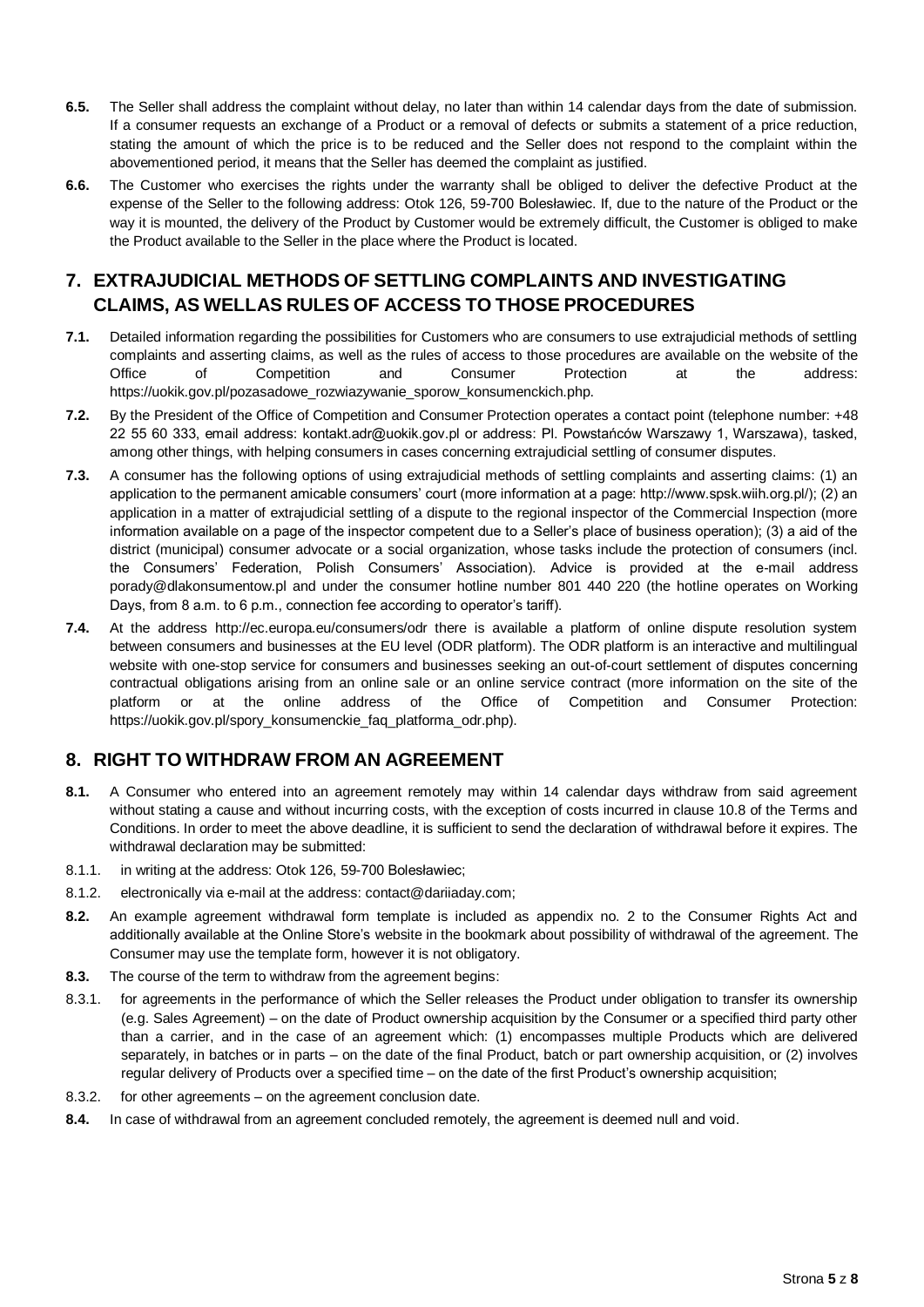- **8.5.** The Seller is obliged to immediately, no later than within 14 calendar days from the receipt date of the Consumer's declaration of withdrawal from the agreement, to refund all payments issued by the Consumer, including the Product's delivery costs (with the exception of additional costs associated with the method of delivery selected by the Customer other, than the least expensive regular method of delivery offered by the Online Store). The Seller issues the payment refund using the same method of payment used by the Consumer, unless the consumer has clearly consented to a different refund method which is not associated with any additional cost to the Consumer. If the Seller does not offer to reclaim the Product from the Consumer, the Seller may withhold payment of the refund until receipt of the returned Product or delivery of documented proof of a return delivery by the Consumer, whichever occurs first.
- **8.6.** The Consumer shall without delay, no later than within 14 calendar days from the agreement withdrawal date, return the Product to the Seller or hand it over to a person authorized by the Seller, unless the Seller has offered to personally reclaim the Product. In order to meet the above deadline, it is sufficient to send the Product back before the deadline expires. A consumer may return the Product at the address: Otok 126, 59-700 Bolesławiec.
- **8.7.** The Consumer bears responsibility for degradation of a Product's value as a result of its use beyond the scope necessary to determine the Product's nature, features and functioning.
- **8.8.** Possible costs associated with the Consumer's withdrawal from the agreement payable by the Consumer:
- 8.8.1. If the consumer has selected a Product delivery method other than the least expensive regular delivery method offered by the Online Store, the Seller is not obliged to refund any additional costs incurred due to this fact to the consumer.
- 8.8.2. The Consumer bears the direct costs of Product return.
- 8.8.3. In the event of service Products, the provision of which at the clear request of the Consumer is commenced before the agreement withdrawal deadline, the Consumer exercising their right to withdraw from the agreement upon submission of such a request is obliged to pay for the services provided until the time of withdrawal from the agreement. The payment amount is calculated proportionally to the scope of services provided, taking into consideration the price or remuneration stipulated in the agreement. If the price or remuneration are in excess, the basis for calculating said amount is the market value of services rendered.
- **8.9.** The right to withdraw from an agreement concluded remotely does not apply in the case of:
- 8.9.1. (1) agreements on rendering services, if the Seller has fully performed the service at the express consent of the consumer, who was informed prior to the commencement of services that the right to withdraw from the agreement shall be lost upon completion of the service by the Seller; (2) agreements in which the price or remuneration depends on fluctuations on the financial market, over which the Seller has no control and which may occur before the expiry of the agreement withdrawal term; (3) agreements in which the Product or service provided is not prefabricated, but is produced according to the consumer's specifications or meant to satisfy the consumer's custom needs; (4) agreements in which the provided Product is highly perishable or has a short use by period; (5) agreements regarding a Product delivered in a sealed package, which is impossible to return upon opening due to health safety or hygienic reasons, if the packaging was opened upon delivery; (6) agreements regarding Products which upon delivery, due to their nature, are inseparably connected to other items; (7) agreements concerning the delivery of alcoholic beverages, whose price was agreed upon during conclusion of the Sales Agreement and which can be delivered only after 30 days, and the value of which depends on market fluctuations, over which the Seller has no control; (8) agreements in which the consumer expressly requested the Seller to come to the consumer's premises in order to carry out urgent repairs or maintenance; if the Seller additionally renders other services than those requested by the consumer or delivers Products other than replacement parts essential to carry out repairs or maintenance, the consumer has the right to withdraw from the Agreement in relation to the additional services or Products; (9) agreements relating to the provision of audio or video recordings or computer software delivered in sealed packaging, if the packaging was opened upon delivery; (10) agreements regarding the delivery of daily journals, periodic journals or magazines, with the exception of subscription agreements; (11) agreements entered into by way of public auction; (12) agreements for the provision of services in the area of accommodation other than for residential purposes, transport of items, lease of vehicles, catering, services associated with leisure, entertainment, sports or cultural events, if the agreement specifies a date or period of service provision; (13) agreements regarding the delivery of digital content, which are not recorded on a physical carrier, if the performance of services was commenced with the express consent of the consumer before the expiry of the agreement withdrawal terms and after the consumer was previously informed by the Seller of the loss of rights to withdraw from the agreement.

## **9. PROVISIONS REGARDING ENTREPRENEURS**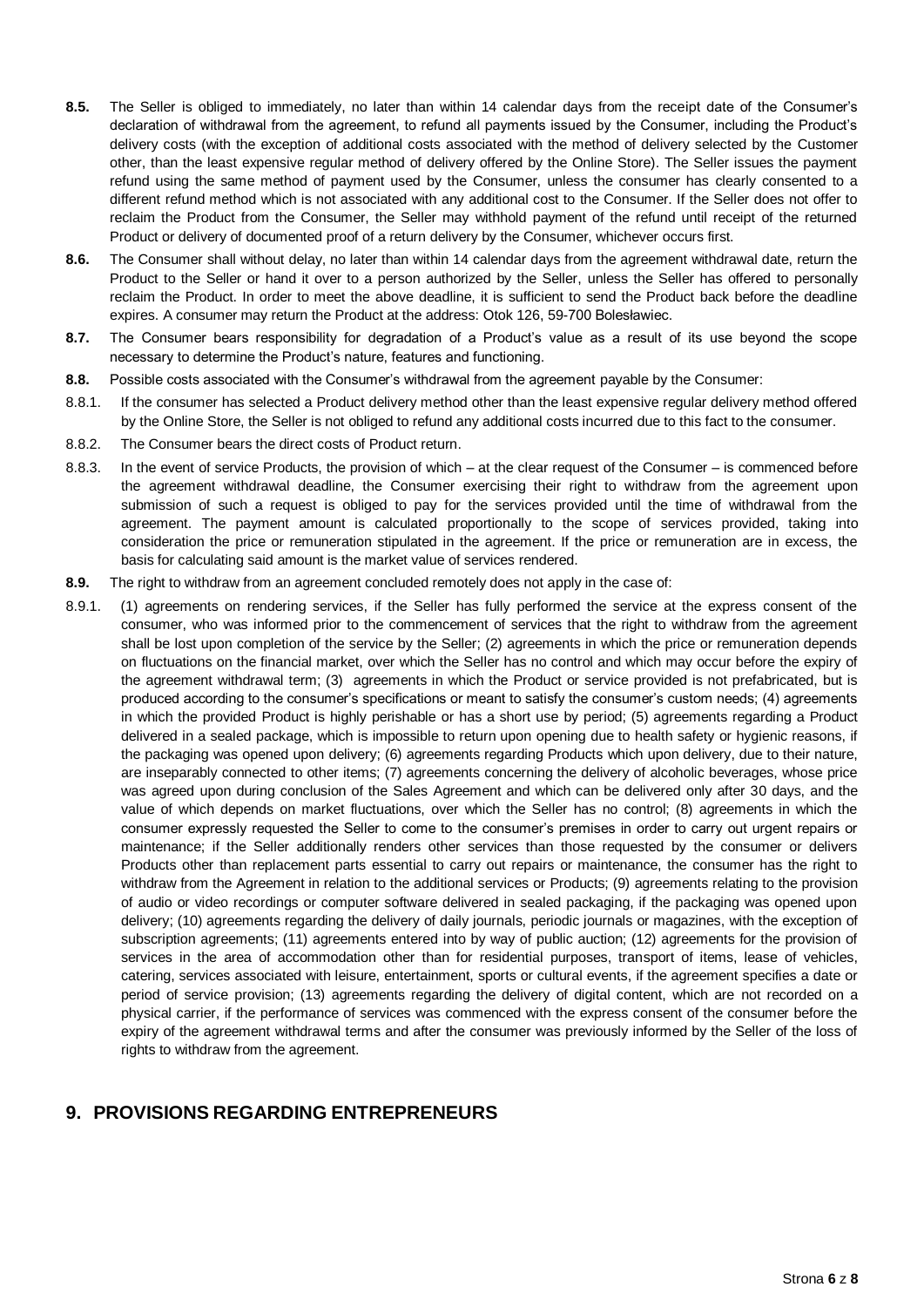- **9.1.** This section of the Terms and Conditions and provisions contained herein relate exclusively to Customers and Service users who are not consumers.
- **9.2.** The Seller is entitled to withdraw from a Sales Agreement concluded with a Customer who is not a consumer within 14 calendar days from its conclusion. Withdrawal from a Sales Agreement in such an instance may take place without stating a cause and does not entitle the Customer who is not a consumer to any claims towards the Seller.
- **9.3.** In the case of Customers who are not consumers, the Seller has the right to limit the available methods of payment, as well as require the issue of a prepayment in full or in part, regardless of the method of payment selected by the Customer and the fact of concluding a Sales Agreement.
- **9.4.** Upon the Seller's release of a Product to the carrier, the benefits and burdens associated with the goods and risk of any loss or damage to the Products as a result of accidents are transferred to the Customer who is not a consumer. In such a case the Seller is not responsible for the full or partial loss, or damage to a Product which may occur between the Product's release for transport and delivery to the Customer, nor for any delays in transport.
- **9.5.** In the case of a Product being delivered to a Customer via a carrier, the Customer who is not a consumer is obliged to inspect the parcel within a time and in a manner generally accepted for such deliveries. If it is determined that loss or damage of the Product occurred during transport, the Customer is obliged to perform all actions necessary to determine the responsibility of the carrier.
- **9.6.** Pursuant to Art. 558 § 1 of the Civil Code, the Seller's liability under the warranty for the Product to the Customer who is not a consumer shall be excluded.
- **9.7.** In the case of Service Users who are not consumers, the Service Provider may terminate an Electronic Service Provision agreement with immediate effect and without stating the cause by way of sending a corresponding statement to the Service User.
- **9.8.** The Service Provider's/Seller's liability towards the Service Recipient/Customer who is not a consumer, regardless of its legal basis, shall be limited - both within a single claim, as well as for any claims in total - to the amount of the price paid and the cost of delivery in respect of the Contract for Sale, but not more than the amount of one thousand Polish Zlotys. The Service Provider/Seller shall be accountable to the Service Recipient/Customer who is not a consumer only for typical damage foreseeable at the time of conclusion of the contract and shall not be held accountable for lost profits to the Service Recipient/Customer who is not a consumer.
- **9.9.** Any disputes arising between the Service Provider/Seller and the non-consumer Service User/Client shall be settled by a court of competent jurisdiction over the Service Provider's/Seller's seat.

## **10. FINAL PROVISIONS**

- **10.1.** Agreements concluded through the Online Store are drawn up in Polish.
- **10.2.** Amendment of Terms and Conditions:
- 10.2.1. The Service Provider reserves the right to amend the Terms and Conditions due to significant reasons, i.e. change in legal regulations; change in methods of payment and delivery – in a scope, in which such changes influence the execution of provisions of these Terms and Conditions.
- 10.2.2. In the event of the conclusion of perpetual agreements based on these Terms and Conditions (e.g. for the provision of the Account – Electronic Service), the amended Terms and Conditions are binding for the Service User, provided that the requirements of art. 384 and 384[1] of the Civil Code are met, i.e. the Service User has been properly notified of the amendments and has not terminated the agreement within 14 calendar days from the notification date. In cases, where an amendment of Terms and Conditions results in the introduction of any new charges or increase of current ones, the Service User who is a consumer is entitled to withdraw from the agreement.
- 10.2.3. In case of conclusion of agreements other than perpetual ones based on these Terms and Conditions (e.g. Sales Agreements), amendments to the Terms and Conditions shall in no way affect the rights acquired by consumer Service Users/Customers before the effective date of the amended Terms and Conditions; in particular the amendments to the Terms and Conditions will not affect pending or already placed Orders and concluded, in progress or performed Sales Agreements.
- **10.3.** In matters not regulated in these Terms and Conditions, the commonly applicable regulations of Polish law shall apply, in particular: the Civil Code; the 18th of July 2002 Act on Rendering of Electronic Services (Journal of Laws of 2002 no. 144, pos. 1204 further amended); for Sales Agreements concluded before the 24th of December 2014 with consumer Customers – provisions of the 2nd of March 2000 Act on the Protection of Certain Consumer Rights and Hazardous Product Liability (Journal of Laws of 2000 no. 22, pos. 271 further amended), and the 27th of July 2002 Act on Specific Terms and Conditions of Consumer Sale and Amendments to the Civil Code (Journal of Laws of 2002 no. 141, pos.